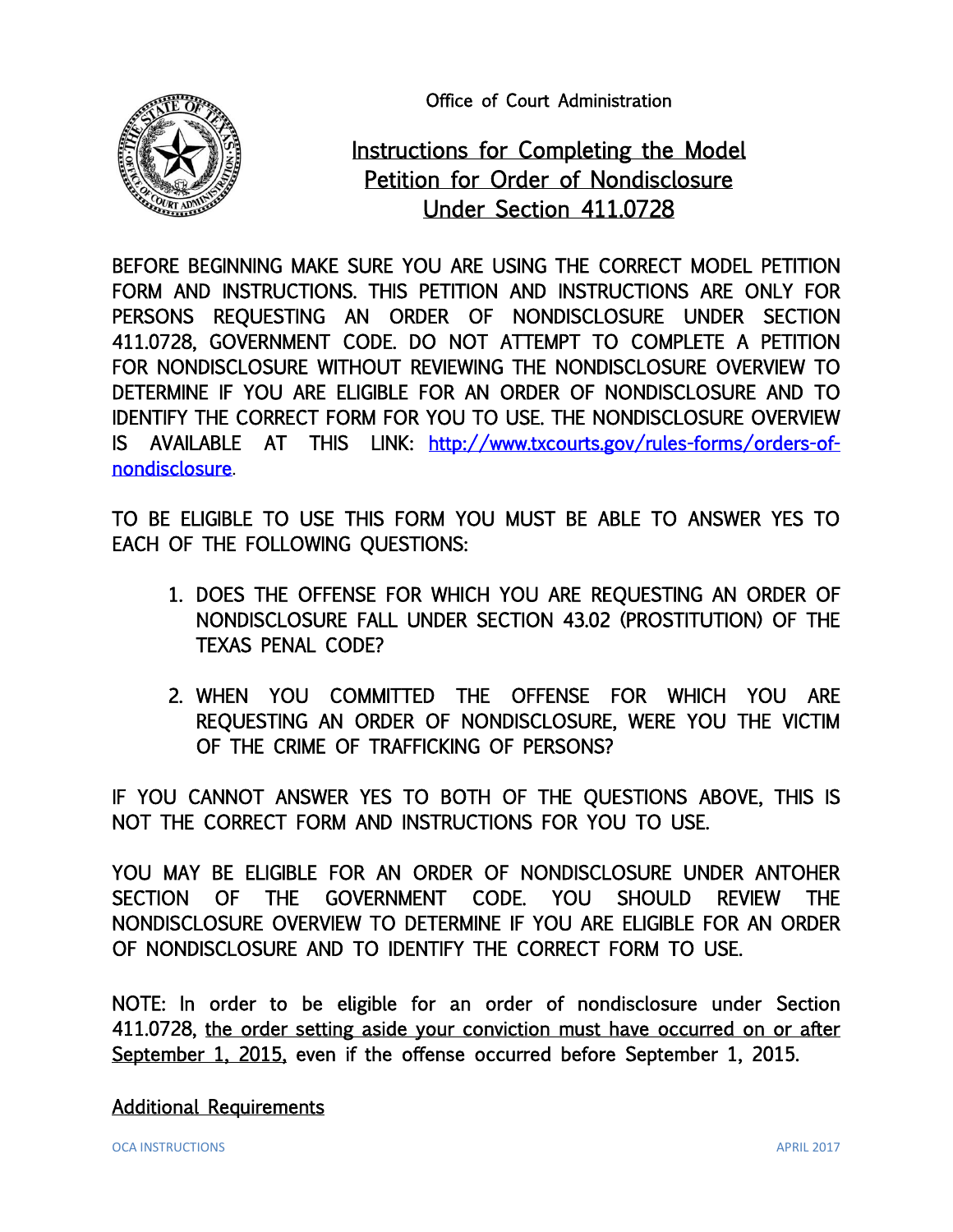## 1. You are not eligible for an order of nondisclosure under Sec. 411.0728, or any other section, if:

- the offense for which you are requesting an order of nondisclosure or any other offense that you have ever been convicted of or placed on deferred adjudication community supervision (hereinafter "deferred adjudication") for is one the following:
	- (i) an offense requiring registration as a sex offender under Chapter 62, Code of Criminal Procedure; or
	- (ii) an offense under Texas Penal Code Section 20.04 (aggravated kidnapping); or
	- (iii) an offense under any of the following Texas Penal Code Sections:
		- o 19.02 (murder);
		- o 19.03 (capital murder);
		- o 20A.02 (trafficking of persons);
		- o 20A.03 (continuous trafficking of persons);
		- o 22.04 (injury to a child, elderly individual, or disabled individual);
		- o 22.041 (abandoning or endangering a child);
		- o 25.07 (violation of court orders or conditions of bond in a family violence, sexual assault or abuse, stalking, or trafficking case);
		- o 25.072 (repeated violation of certain court orders or conditions of bond in family violence, sexual assault or abuse, stalking, or trafficking case); or
		- o 42.072 (stalking); or
	- (iv) any other offense involving family violence, as defined by Section 71.004, Family Code; or
- the court makes an affirmative finding that the offense for which you wish to request nondisclosure involved family violence, as defined by Section 71.004, Family Code.

## 2. You are not eligible to file a petition for an order of nondisclosure under Section 411.0728 if:

- you were NOT placed on community supervision (hereinafter "probation") under Article 42.12, Code of Criminal Procedure (effective January 1, 2017, Article 42A.101);
- your conviction has not been set aside; or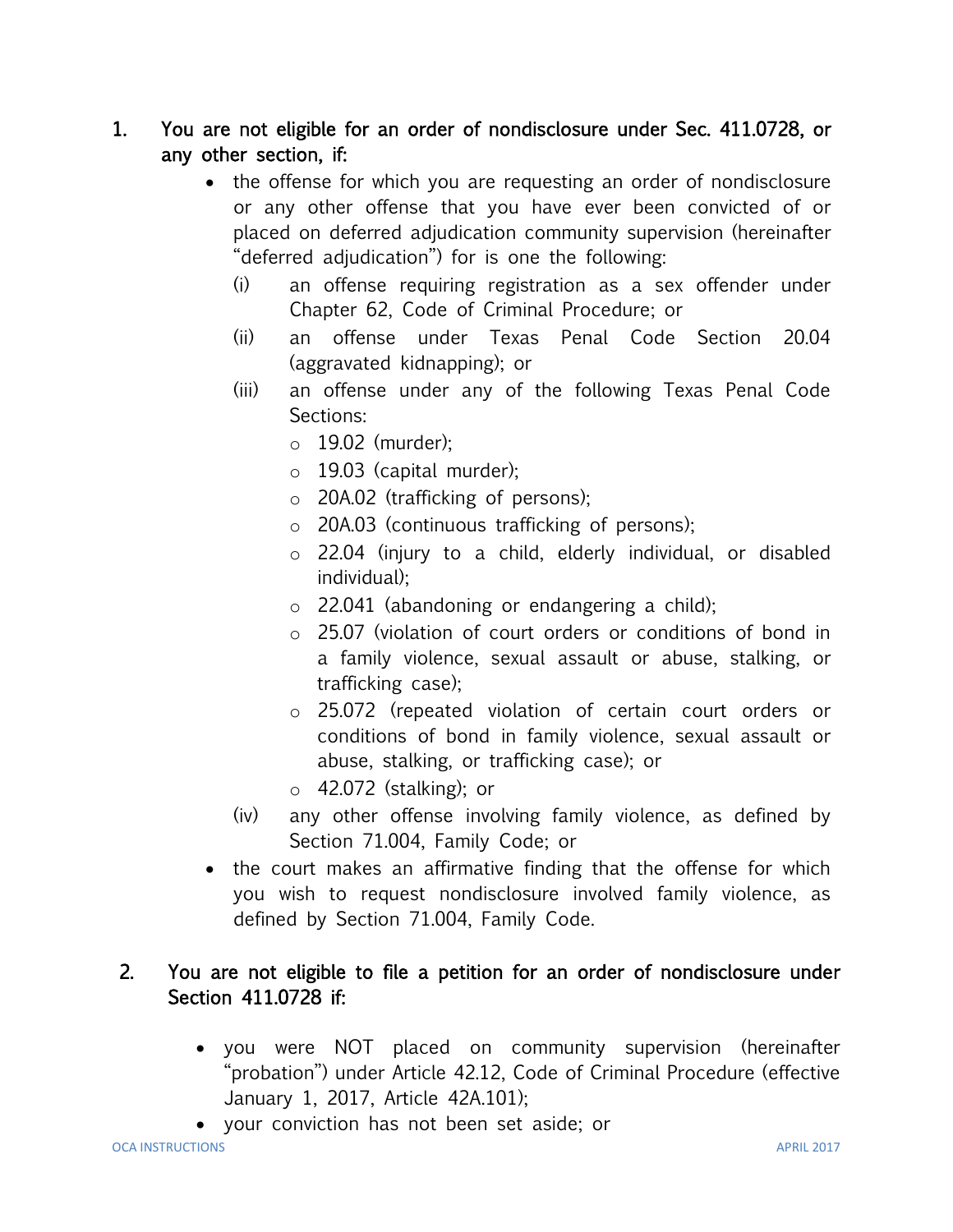- the date your conviction was set aside was before September 1, 2015.
- 3. In order to be eligible for an order of nondisclosure under Section 411.0728, you cannot have been convicted of or placed on deferred adjudication community supervision for an offense other than an offense under the Transportation Code punishable by fine only during the period of probation for the offense for which you are requesting an order of nondisclosure.
- 4. You are eligible to file a petition for nondisclosure under Section 411.0728 only after your conviction has been set aside.

#### Instructions for Completing Petition

- (1) Please leave this line blank. This number is not the number of your criminal case. A civil case is created when you file your petition. The clerk of the court (hereinafter "clerk") will assign a new cause number to the petition when you file it. The clerk will enter the new cause number in this space.
- (2) Please enter the name of the court in which you are filing this petition. You must file this petition in the court that placed you on probation. The name of the court is shown on the top of the order that placed you on probation.
- (3) Please enter your name as shown in the order that placed you on probation.
- (4) Please enter the name of the county in which the court that placed you on probation is situated. This will be the same county as shown on your order.
- (5) Please enter your name as you did in (3) above.
- (6) Please enter the criminal cause number shown on the order that placed you on probation. Look for *Case No*. on that order.
- (7) Please circle "is" if you are attaching a copy of the court's order (this is also called the Judgment) that placed you on probation. Attaching a copy of the court's order may expedite the process for obtaining an order of nondisclosure, but it is not required. Please circle "is not" if you are not attaching a copy of the court's order.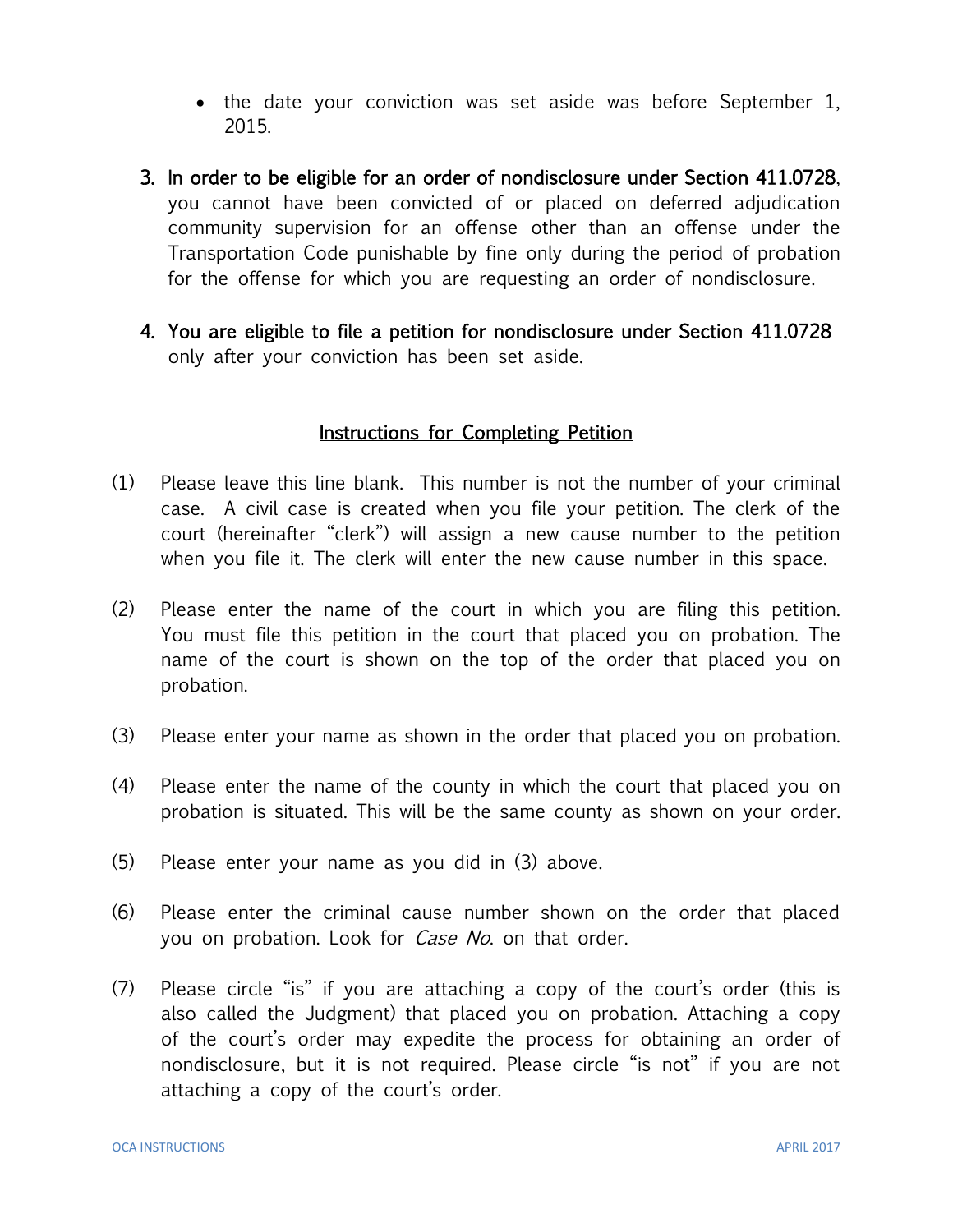- (8) Please circle "is" if you are attaching a copy of the court's order that set aside your conviction. Circle "is not" if you are not attaching a copy of the order.
- (9) There is a filing fee associated with filing a petition for order of nondisclosure under Section 411.0728. The filing fee is the amount of the court's regular civil filing fee plus an additional \$28.00. Typically, the total filing fee is about \$280.00. However, the amount varies from county to county. Please contact the clerk for the court in which you are filing the petition to obtain the correct amount of the total filing fee. NOTE: You do not have to pay the clerk to serve the petition on the attorney for the state (hereinafter "prosecutor"), Department of Public Safety (hereinafter "DPS"), or any other agency or entity, including any law enforcement entity. The statute requires the court, clerk, and DPS to notify the other parties of interest. See Sections 411.0745(e), 411.075(a) and 411.075(b), Government Code, respectively.

As a general rule, you must pay the filing fee in order to file the petition. However, you may be eligible to file a Statement of Inability to Afford Payment of Court Costs in lieu of paying the filing fee. The statement is described in Rule 145 of the Texas Rules of Civil Procedure. You may view Rule 145 online at [http://www.txcourts.gov/media/1435952/trcp-all-updated](http://www.txcourts.gov/media/1435952/trcp-all-updated-with-amendments-effective-912016.pdf)[with-amendments-effective-912016.pdf.](http://www.txcourts.gov/media/1435952/trcp-all-updated-with-amendments-effective-912016.pdf) You can click here for the form for the Statement of Inability to Afford Payment of Court Costs : [http://www.txcourts.gov/media/1435953/statement-final](http://www.txcourts.gov/media/1435953/statement-final-version.pdf)[version.pdf.](http://www.txcourts.gov/media/1435953/statement-final-version.pdf)

Please place a check mark or an "x" on the line before the statement that applies to you. Place a check mark or an "x" on the line in front of the first statement, if you are paying the filing fee. If you are submitting a Statement of Inability to Afford Payment of Court Costs instead, place a check mark or an "x" on the line in front of the second statement.

- (10) Please sign above the line. If you are filing this petition electronically, you may enter "/s/" followed by your typewritten name.
- (11) Please PRINT your name.
- (12) Please enter your mailing address.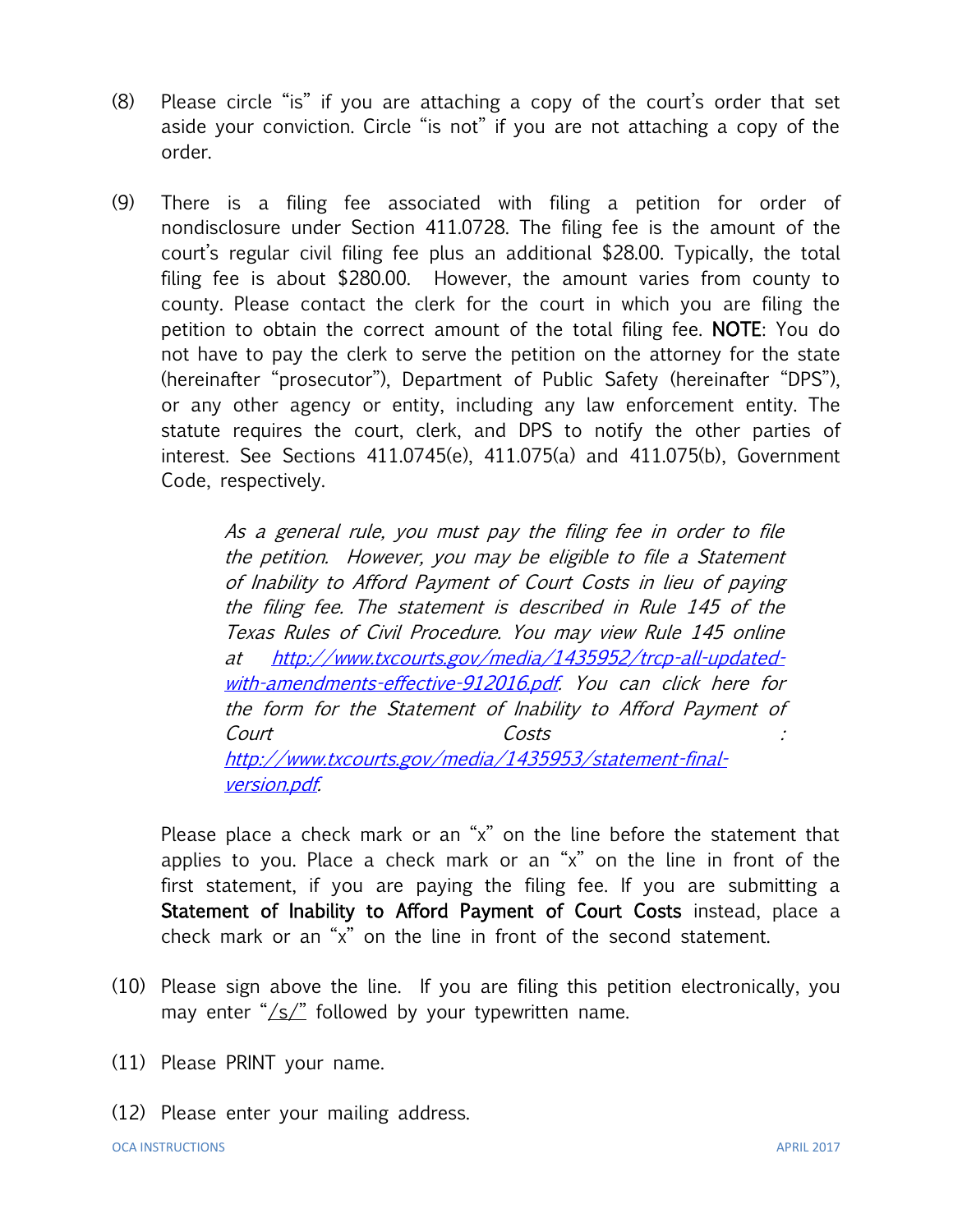- (13) Please enter your city, state and zip code.
- (14) Please enter your telephone number.

#### Process After You Complete the Petition

Assuming that you are not eligible for an order of nondisclosure under Section 411.0728, the process for obtaining an order of nondisclosure under this section is as follows:

First, check in advance with the clerk's office to obtain the total amount of the filing fee (including the \$28 fee) that you will have to pay, unless you are submitting a *Statement of Inability to Afford Payment of Court Costs* in lieu of paying the filing fee; and make sure that you complete the correct petition, namely, the *Petition for Order of Nondisclosure under Section 411.0728* according to the instructions and after you have done so, print both the petition and the Order of Nondisclosure under 411.0728. In most courts, you will have to submit a proposed order with the petition when you file it. In this case, you want to submit the *Order of Nondisclosure under Section 411.0728* provided with these materials. Ask the clerk whether you need to submit the proposed order when you file the petition or on a later date. The judge will complete the order, if the judge grants your request.

After you file the petition, the clerk will send it to the court and the court will notify the prosecutor. Again, you do not have to pay the clerk to serve notice on the prosecutor or any other party.

A hearing on the petition is not required if: the prosecutor does not request a hearing before the  $45<sup>th</sup>$  day after the date the prosecutor receives notice from the court; and the court determines that you are entitled to file the petition and issuance of the order is in the best interest of justice.

If a hearing is scheduled, the court or the clerk will notify you. If there is a hearing, the court may ask questions to establish whether you satisfy the requirements of Sections 411.074 and 411.0728. After the hearing, if the court finds that you satisfy the requirements of the statutes and issuance of the order of nondisclosure is in the best interest of justice, the court will grant your request for the order.